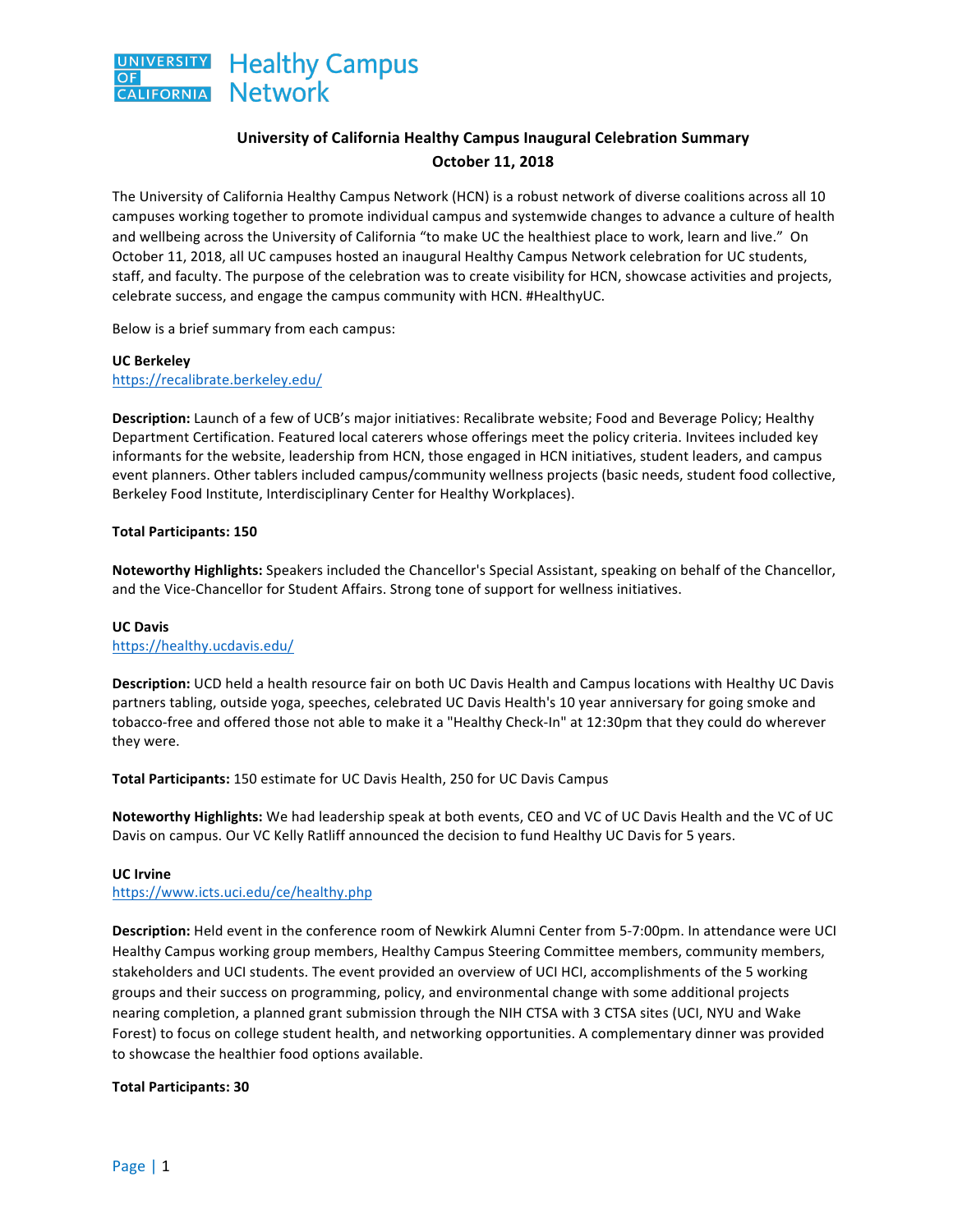#### **Healthy Campus UNIVERSITY Network CALIFORNIA**

Noteworthy Highlights: New members volunteered to contribute to the working groups. Initial conversations for community members to help financially support programming events of the HCI working groups. Renewed sense of excitement from HCI team to continue to work hard to ensure in progress projects are completed.

# **UC Los Angeles**

https://healthy.ucla.edu/

Description: The UCLA Semel Healthy Campus Initiative Center's MoveWell Pod along with UCLA Recreation hosted an inclusive and playful mid-day mixer featuring numerous games and activities to promote awareness of the Healthy Campus Network. This event was held in conjunction with their weekly ongoing ThursYAY! event which uses various exercise equipment such as parachutes and hula hoops, along with jumbo-sized games like chess to facilitate movement and exercise amongst students, staff, and faculty. Special highlights in the day consisted of a UCLA Semel Healthy Campus Initiative Center staff Meet-and-Greet, DIY giant bubble-maker, raffling of prizes, and free food to feed hungry participants.

### **Total Participants:** 200

**Noteworthy Highlights:** Collected over 100 participant contacts and intercept surveys to be used for event evaluation. Provided an engaging space for students, staff, and faculty to commingle and network.

### **UC Merced**

https://diversity.ucmerced.edu/sites/diversity.ucmerced.edu/files/event/documents/hcn\_celebration\_flyer\_final. pdf

**Description:** Held a fair in the middle of campus and offered various tours. UCM zoomed in the off-campus sights to watch the keynote.

### **HCN CELEBRATION FAIR:**

10:00AM - 2:00PM Highlighted on and off-campus resources promoting a healthy lifestyle. KEYNOTE ADDRESS: 2:30PM - 3:30PM Dr. Anna Song, Director of the Nicotine and Cannabis Policy Center Shared information on the new UC Merced Nicotine and Cannabis Policy Center, the first center funded by the Tobacco Related Disease Research Program, which will conduct research that enhances our understanding of tobacco and cannabis use, prevention and cessation. CAMPUS-WIDE ACTIVITIES: **Bobcat Food Pantry Open House** Health Promotion Open House Campus Community Garden Tours Public Health Student Tour Group Walks to Lake Yosemite

### **Total Participants: 100**

Noteworthy Highlights: The tours and keynote address were the highlights. The celebration brought a lot of awareness about HCN to the campus community.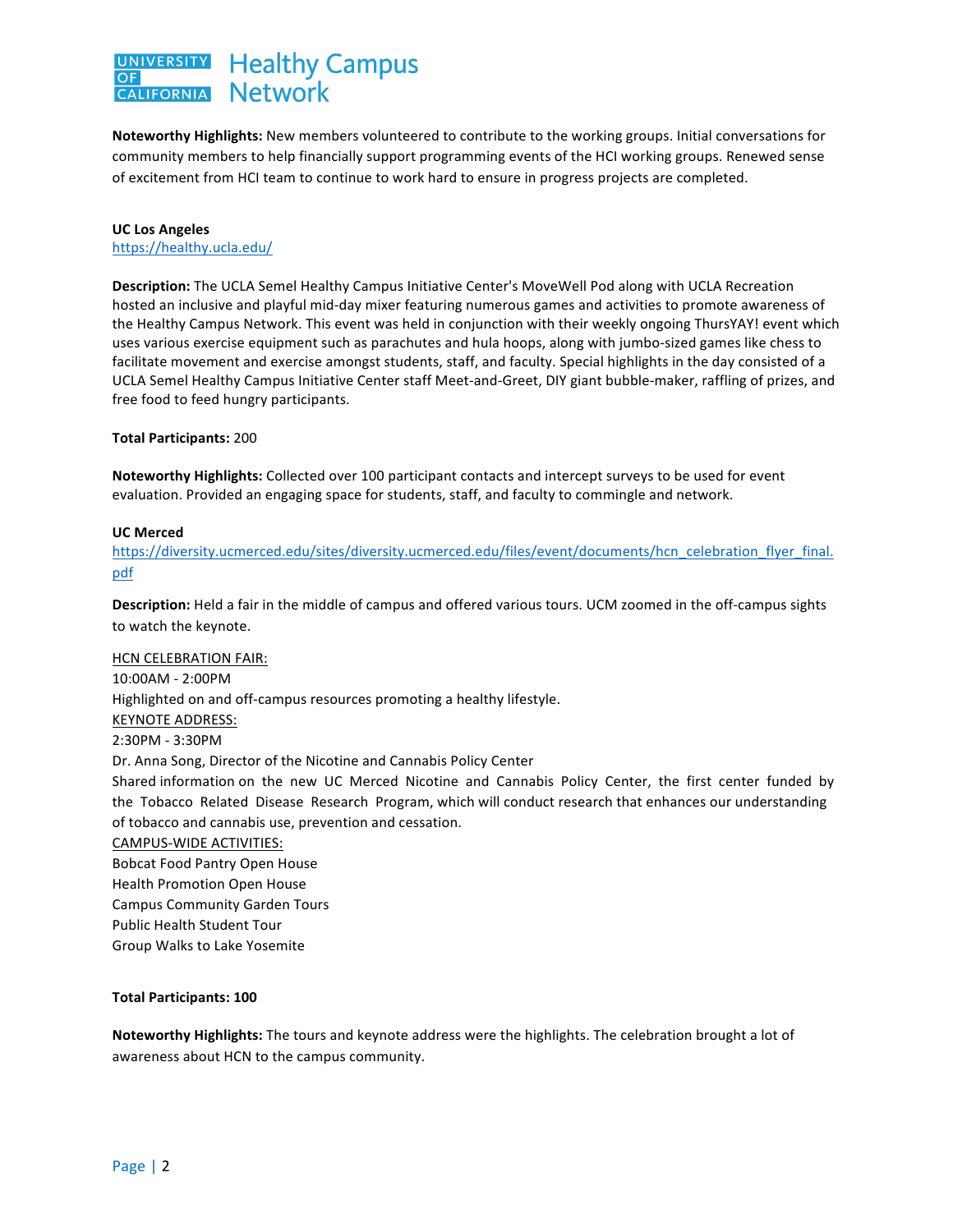

### **UC Riverside**

https://wellness.ucr.edu/healthy\_campus\_initaitive/healthy\_campus\_initiative.html

**Description:** UCR's Inaugural Healthy Campus Celebration consisted of a carnival-theme fair with approximately 50 interactive tables, games, health screenings, and healthy campus project highlights. Attendees received an event passport and those who visited at least 10 tables/games received a Healthy Campus T-shirt or Healthy Campus workout towel. Tables featured a smoothie bike, stretch breaks and popcorn, mental health resources, cigarette butt displays, wellness wheels, surveys, and posters asking attendees to answer "What does a healthy campus culture look like to you"? Speakers included the Mayor or Riverside, UCR's Athletic Director, Chair of the Academic Senate, and Staff Assembly Board members. The event also included a photo area, music, healthy snacks, a rock climbing wall, and a visit from several UCR mascots.

Total Participants: 470 sign-ins, but over 500 came through the event.

#### **Noteworthy Highlights:**

- Distributed 254 coloring books focused on self-care and mental health
- Administered 47 flu shots (faculty/staff)
- Administered 80 flu shots (students) and approximately 80 blood pressure and glucose tests.
- 23 interested in Take the Stairs Stairwell Refresh and Signage
- 17 interested in serving on the Built Environment Subcommittee
- 64 interested in volunteering with Zero Butts & Litter Trash Assessments
- 77 new Instagram followers in the 24-hour period after the Celebration
- 58 interested in volunteering as a Clearing the Air Ambassadors
- 3 interested in joining the Culture Change subcommittee
- Distributed and collected 71 Smoke/Tobacco-Free surveys
- Distributed and collected 74 Flexible Work schedule surveys
- 31 Instagram "likes" for the UCR Dining Seeds of Change post
- 245 posted responses to the question "What does a healthy campus culture look like" (155 students and 90 staffs/faculty)
- Distributed 200 smoothies and 200 R'Grind peanut butter samples
- Recruited 25 Peer Health Educators

#### **UC San Diego**

https://ucsdcommunityhealth.org/news/uc-wide-healthy-campus-network-celebration/

**Description:** This celebration was a showcase of the achievements of the HCN and included inviting key informants, campus planners, and catering, rolling out the extensive and comprehensive UC San Diego HCN website, and leading activity breaks with Get Up Tritons! Recreation physical activity and Counseling and Psychological Services (CAPS) mindfulness activities. We engaged attendees with indoor and outdoor tabling with giveaways and activities from various health and wellness programs, a photobooth station with props for sharing pictures on social media, and by hosting a raffle with prizes such as plants from Facilities Management, yoga mats, exercise balls, and water bottles. Housing and Dining Hospitality and the Triton Food Pantry also partnered for a food recovery effort after the celebration to reduce food waste and redistribute food to the pantry.

#### **Total Participants: 50**

Noteworthy Highlights: Students, staff, and faculty provided testimonies on how engaging with the HCN has impacted their experiences at UCSD, whether through developing their skills or connecting them with programs